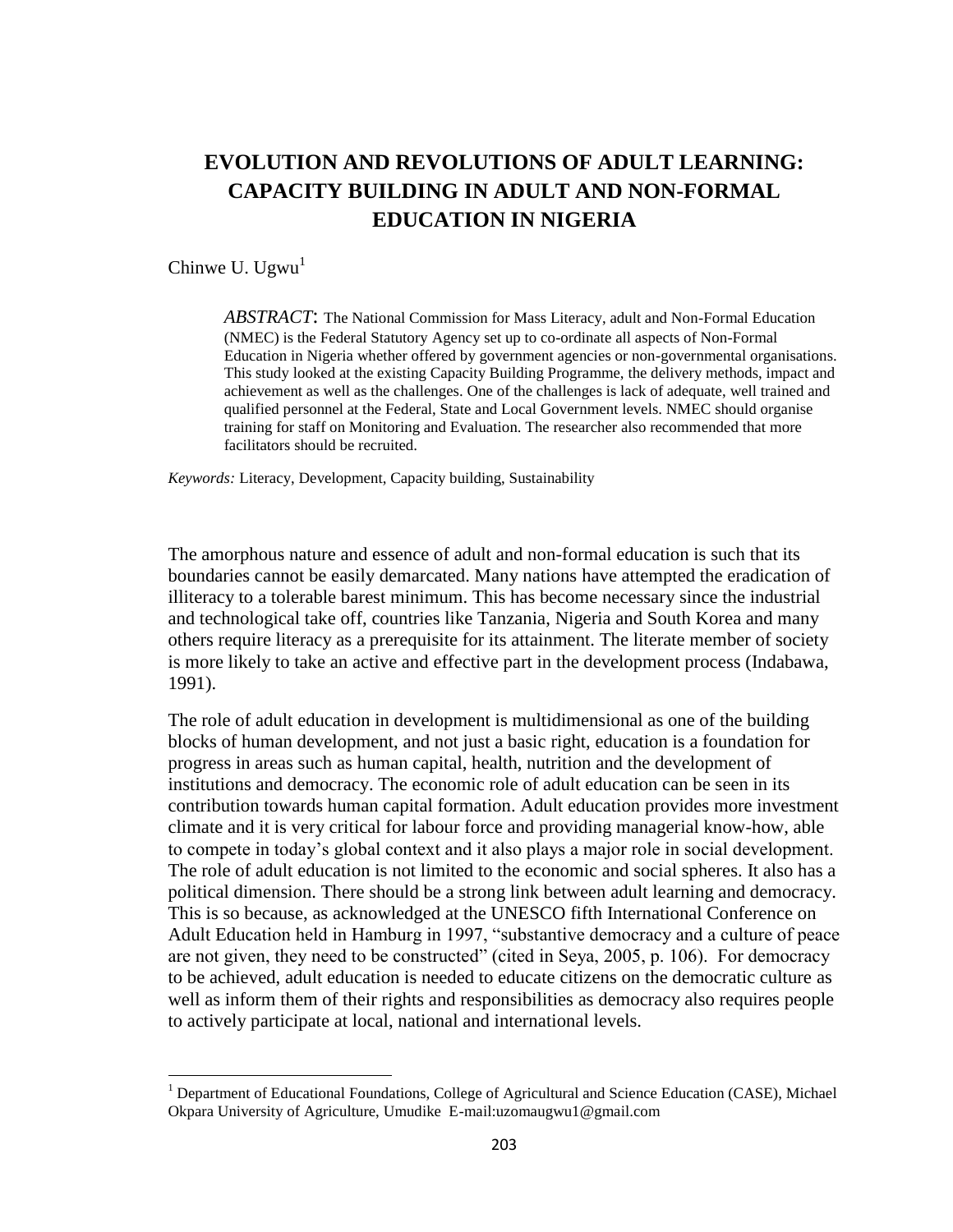#### **The Concept of Adult Education**

Adult and non-formal education in Nigeria began with the creation of man on the planet earth. It was imperative for those forebearers in Nigeria to provide education for the adult population so as to ensure the survival and development of skills, integration, group cohesion, social values and acceptable attitudes, Omolewa (2000). The concept of adult education is difficult to define hence people define it from different perspectives. Scholars, have agreed, however, that it is an education that has adults as its clientele. Different parameters have been used in defining an adult among which are, biological, chronological, historical, psychological, economic, political and sociological among others. Nzeneri (2002) defines as adult as one who is physically and psychological matured and in socially, economically and politically responsible. According to Adesanya (2005), the term adult is difficult to define because it varies from one society to another and has changed over time. The boundaries that determines who is considered an adult can depend on actions, that is legal age to fight war, drive a car and vote among others; activities, that is age that one can begin to work, and/or responsibilities, that is marriage age, age to begin supporting family.

UNESCO (1976), cited in Nzeneri (2005, p. 10), defines adult education as

the entire body of organised educational process, whatever the content, level and method, formal or otherwise, whether they prolong or replace initial education in schools, college, Universities as well as in apprenticeship whereby persons regarded as adults by the society to which they belong, develop their abilities, enrich the knowledge, improve their technical or professional qualifications and bring about changes in their attitude or behaviour in the two fold perspectives of full personal development and participation in balanced and independent social, economic and cultural development.

The above definition is encompassing in the sense that it has not only defined adult education, but has gone to the extent of talking about its scope and content.

#### **Concepts of Capacity Building**

There is growing recognition of the fact that adult education is of vital importance for the future of every democratic society particularly in developing economies. Capacity building is an important aspect of adult education to meet with the challenges of industrial and technologies of the world today. The improvement of adult learners, instructors/facilitators, infrastructure and management in adult education is of paramount importance to the stakeholders in the field. However, the development of capacity building in adult and non-formal education will bring about greater empowerment and goal-oriented results in individuals and communities.

According to Michelle (2005), capacity building is used in numerous contexts to describe a wide array of activities. In most general terms, capacity building consists of an organisations ability to solve its problems and achieve its stated objectives. This involves skills transfer, human resources management, organisational development and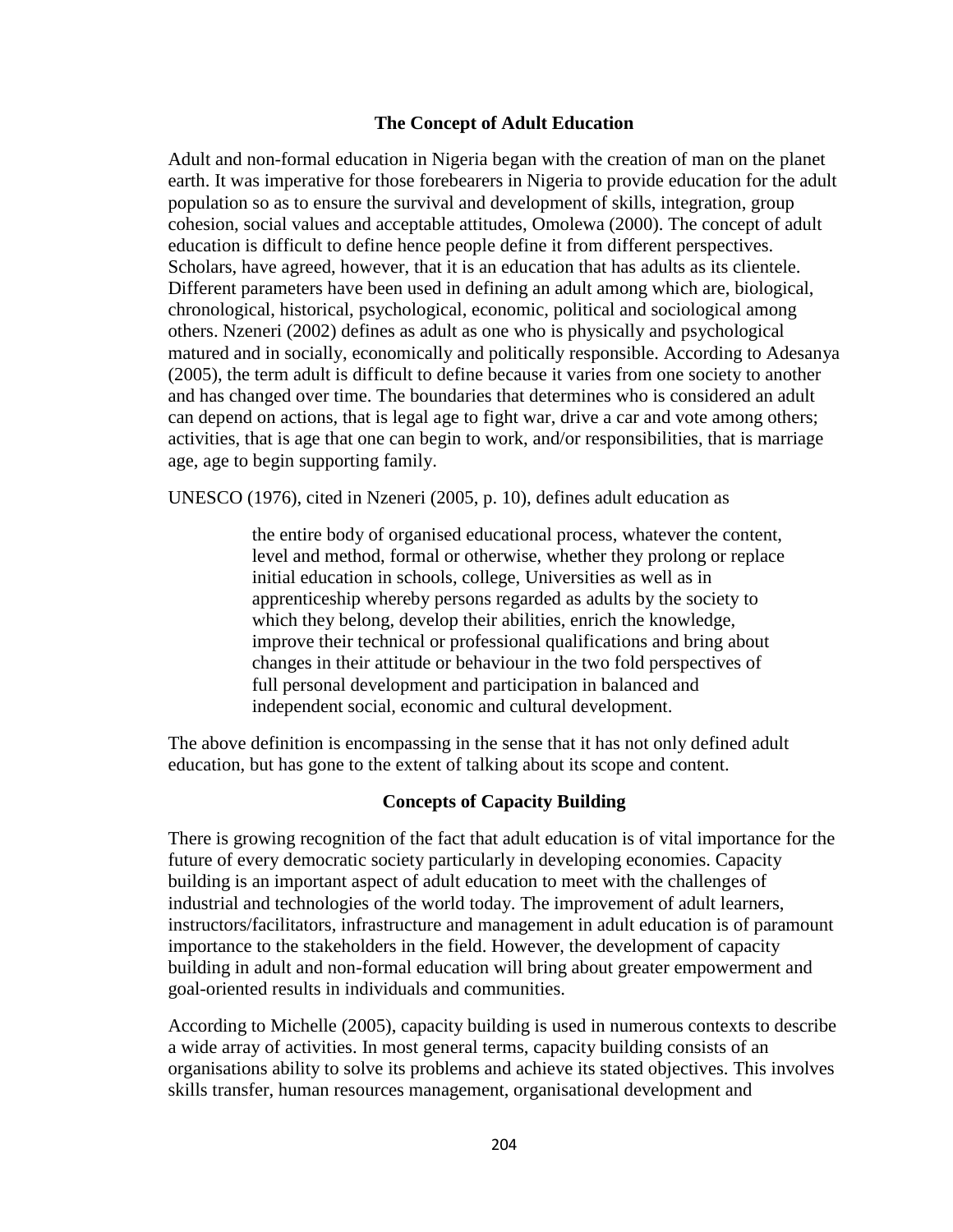strengthening of communities and social network. Michelle outlines the definition as follows:

- It is the process aimed at improving the skills of individuals, groups, organisations, institutions and communities for carrying out key functions, solving problems, defining and achieving objectives and understanding and dealing with the requirements needed to manage these matters sustainably.
- The process aimed at strengthening the skills of an organisation or group of organisations to improve their performance and functioning.

Phil (2007), explains capacity building as an increase in the ability of social organisations to the goals that are set be that organisation and also to improve the strength of the organisation which will impact on everyone's performance on the job.

## **Adult and Non-Formal Education**

Adult and non-formal education is seen in the following ways globally:

- 1. The Dakar framework of action, which reaffirmed the Jomtien declaration (WCEFA, 1990), expanded the vision of basic education in two of its six goals.
	- Goal 3: Ensuring that the learning needs of all young people and adults are met through equitable access to appropriate learning and life skills.
	- Goal 4: Achieving a 50 percent improvement in levels of adult literacy by 2015, especially women, and equitable access to basic and continuing education for adults.
- 2. The focus on gender equality, women and the problems of HIV/AIDS pandemic within these frameworks implies, in principle, ample space for attention into the basic learning needs of adult women and men.
- 3. The Millennium Development Goals 3 "to promote gender equality and empower women" literacy is a fundamental skill to empower women to take control of their lives, to engage directly with authority and give them access to a wider world of learning. Educating women and giving them equal rights is important for many reasons. It increases their productivity, it promotes gender equality, educated women do a better job caring for children and many more
- 4. The United Nations Literacy Decade (UNLD), 2003 2013, approved by the UN General Assembly in December, 2001, offered a cross-cutting platform for reviving Adult and Non-formal education. It proposed a renewed vision of literacy, in which creating literate environments and a literate society is seen as a goal. The Literacy Decade was launched for the following reasons: Literacy is at the heart of basic education for all and creating literate environments and societies is essential for achieving the goals of eradicating poverty, reducing child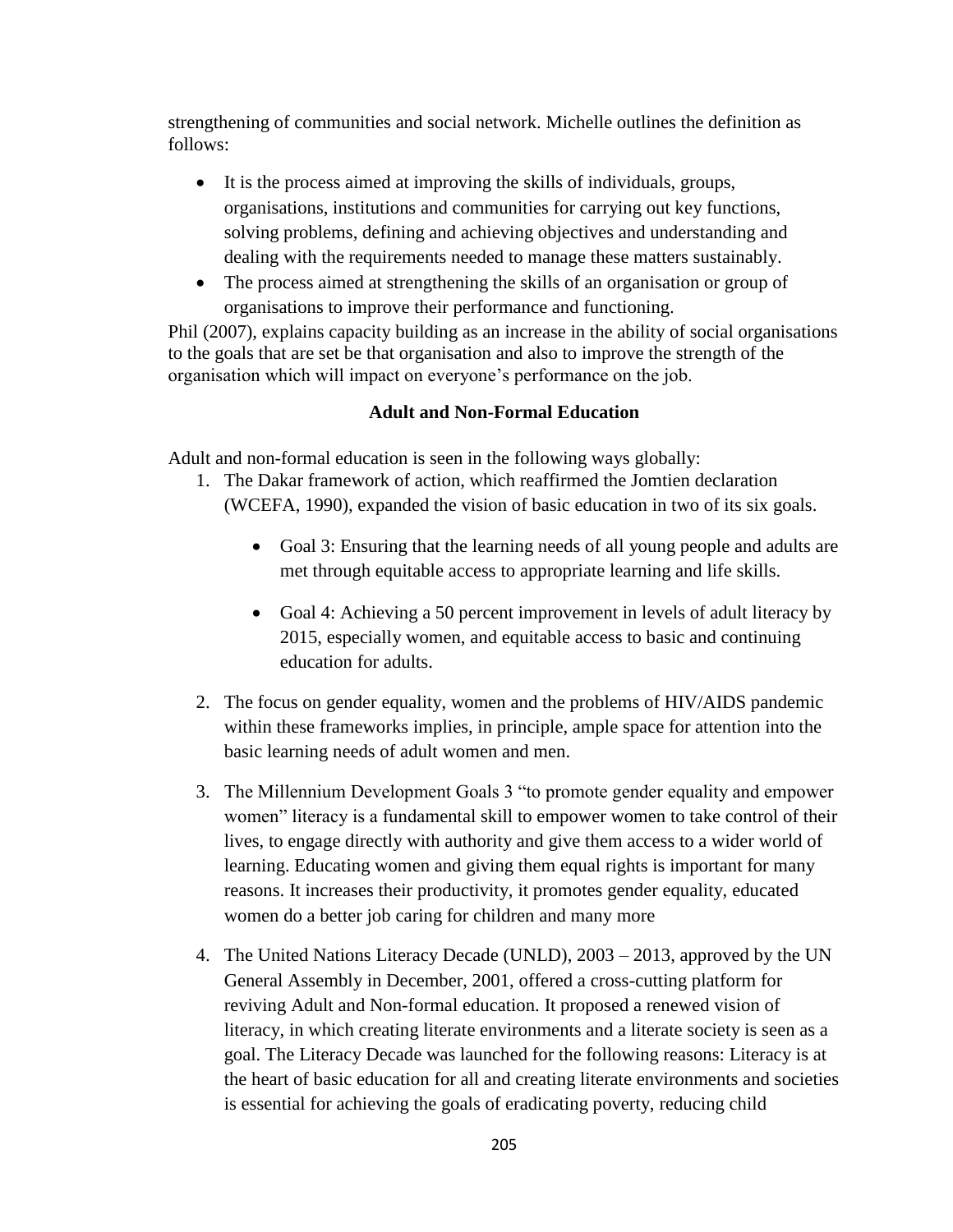mortality, curbing population growth, achieving gender equality and ensuring sustainable development and democracy (United Nations, 2001, cited in Lind,2007, p.212).

5. United Nations Educational, Scientific and Cultural Organisation (UNESCO), prepared a programme of action to increase literacy learning opportunities within the framework of UNLD called Literacy Initiative for Empowerment (LIFE). The plan is to assist 34 countries with a literacy rate of less than 50% or an illiterate population of more than 10 million. In the foreword of the LIFE vision and strategy paper (UNESCO, 2005,p6), the Director General explains, while UNESCO will provide the overall framework of coordination, support and mobilization, LIFE operations will be country-led, respond to the country-specific needs and priorities, strengthen national capacities and be embedded in national development frameworks. Care will be taken to build on existing national best practices and scale up on-going programmes of proven effectiveness. With UNESCO's assistance, each country participating in LIFE will take stock of its specific needs and develop a corresponding strategy.

## **Capacity Building Programmes in Adult and Non-Formal Education**

The non-formal education intervention programmes involves capacity building in all technical aspects which include: apprenticeship training in trade and craft, mechanic, soap-making, tie and dye, carpentry, tailoring and agricultural practices such as animal husbandry, fish breeding and pig rearing to mention a few. These non-formal education programmes contribute positively to development of people in the form of acquired basic functional and vocational skills, self-reliant, improved socio-economic skills, integration into society and will eliminate poverty, precarious conditions and status.

UNESCO (2005) identified the following programmes as areas of concentration in capacity building activities;

- Planning and management
- Curriculum development and designing materials (promoting quality contents)
- Training of trainers and facilitators
- Monitoring and evaluation
- Promoting local community responsibility
- Creating rich relevant literate environment with respect to gender, linguistic and cultural diversity through modes of delivery including information communication technology (ICT) and community learning centres.
- Linking formal and non-formal adult education.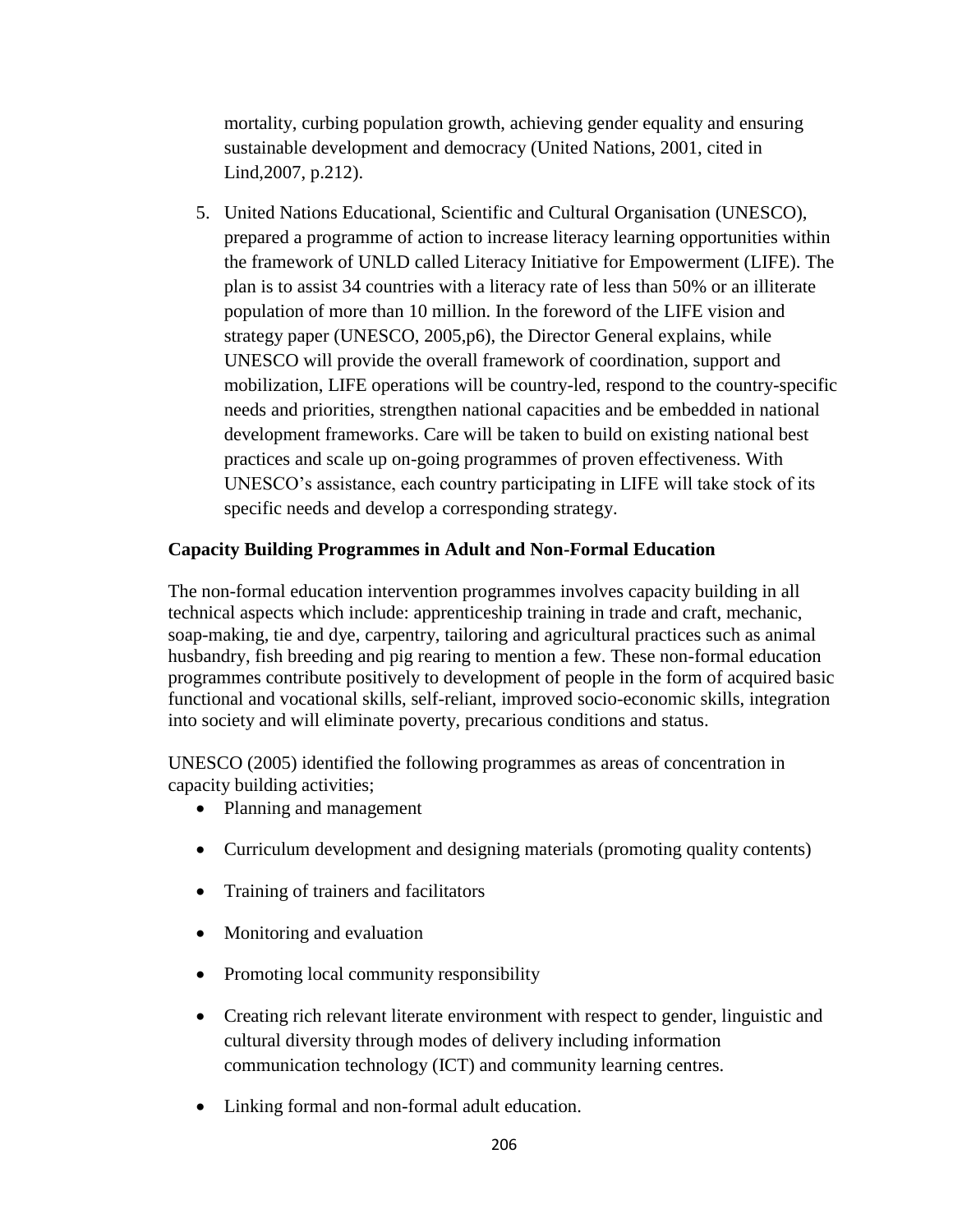The proactiveness of adult and non-formal education in the development of human and material resources cannot be over emphasised. The National Commission for Mass Literacy, Adult and Non-formal Education (NMEC) is the federal statutory Agency set up to coordinate all aspects of Non-formal Education in Nigeria. This feat involves the coordination and monitoring of government agencies, academic institutions and nongovernmental organisations participating in NFE programmes. Its establishment was predicated upon the National policy thrust and the need to eradicate illiteracy amongst the citizenry. It is also designated to carryout research and training in relevant fields for NFE personnel in order to enhance their output. This initiative was further reinforced by the Jomtien and Delhi Declarations where member nations of the United Nations accepted to eradicate illiteracy by the year 2000 to facilitate development. The commission was formally launched on  $25<sup>th</sup>$  June, 1991 with the basic responsibility of eradicating illiteracy in Nigeria. In discharging the responsibility, different categories of personnel involved in the NFE programmes must be empowered continually. These personnel include facilitators, change agents, organisers, supervisor, administrators, policy makers and researchers. As of 2007, there were 150 professional staff members in NMEC Headquarters, the six zonal offices and the National Centre in Kano that is coordinating the work of less than 22,946 (2010 staff census) staff of the thirty-six states and the Federal Territory Capital (FCT) agencies for Adult and Non-Formal Education in Nigeria.

The related capacity- building of the commission includes the following:

- Organise in-service professional training courses for senior staff and operate training seminars for various levels of staff from government and nongovernment organisations;
- Conduct research in various fields such as curriculum development, learning and teaching methodologies, appropriate educational technologies, motivation of learners and instructional materials and needs assessment;
- Organise annual conferences of Heads of Adult Education Departments in State Ministries, Agencies and Institutions of higher learning.
- Organise writers' workshops in order to develop and promote teaching and learning materials in various languages, especially for primers, graded readers, including follow-up reading materials, posters, audio-visual materials and flash cards.
- Run national and international training workshop and seminars and also act as a coordinating and clearing house for national training for Mass Literacy, Adult and Non-Formal Education; and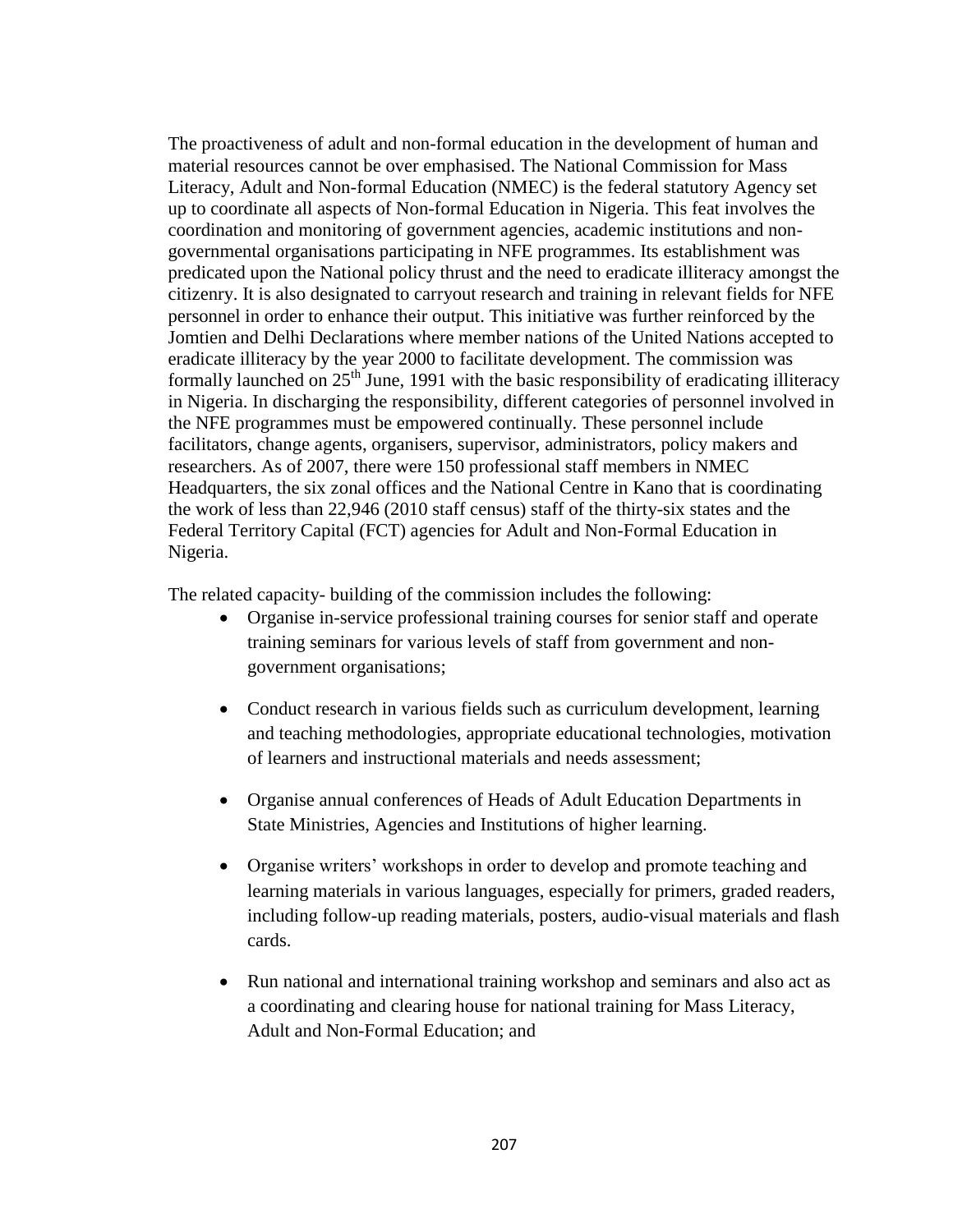Organise conference, workshops, symposia, lectures and seminars on topical issues related to Mass Literacy, Adult and Non-formal education on a regular basis.

Besides NMEC, there are a number of Universities, Polytechnics, and Institutes that provide initial training, in-service training and re-training opportunities for Adult and Non-Formal Education personnel in the country. They run certificate and Diploma courses and Undergraduate and post-graduate degrees in Adult and Non-formal education. Staff members are also provided with opportunities to attend short courses, workshop, seminars and conferences on Adult and Non-formal Education at the National and International levels with the assistance of development partners such as the UNDP, UNESCO, UNICEF, USAID, JICA, BRITISH COUNCIL ACTIONAID and ILO.

#### **Objectives**

The Objectives of capacity building are to ensure that:

- Well trained and qualified Adult and Non-Formal Education personnel are available at Federal, state, local Government and learning centre levels.
- Adult and Non-formal education personnel have opportunities for pre-service and in-service training.
- Adult and Non-formal education establishment and organisations have adequate infrastructures, equipment and instructional materials.

In focusing on the objectives and goals why the NMEC was established, the Department of Planning Research, and Statistics, of NMEC Abuja Office organised a programme in 2012 tagged, The Literacy by Radio vision document and the National Economic Empowerment and Development Strategy (NEEDS) to underline the importance of literacy as a vehicle of both individual empowerment and national development. National Literacy Survey (2010), conducted by the National Bureau of Statistics in Nigeria estimates the adult literacy rate as 71.6% with huge variations between states, regions and sex (male 79.3% and female 63.7%).

In the light of the existence of a large number of non-literate people in Nigeria, the National Commission for Mass Literacy, Adult and Non-formal education (NMEC) felt a need to seek other viable means of reaching the teeming population of non-literates. The selected medium to achieve this feat was the mass media. Consequently, with the assistance of UNESCO, UNICEF and other government agencies, the "Literacy by Radio" programme was launched in 2004. "Literacy by Radio" is a strategy for effective delivery of literacy and basic education to a large number of learners spread over a large location. The general objective of the Literacy by Radio project is to evolve a fast and effective approach to eradicating illiteracy in the country in furtherance of the Education for All (EFA) and Millennium Development Goals (MDGs). Specifically, the objective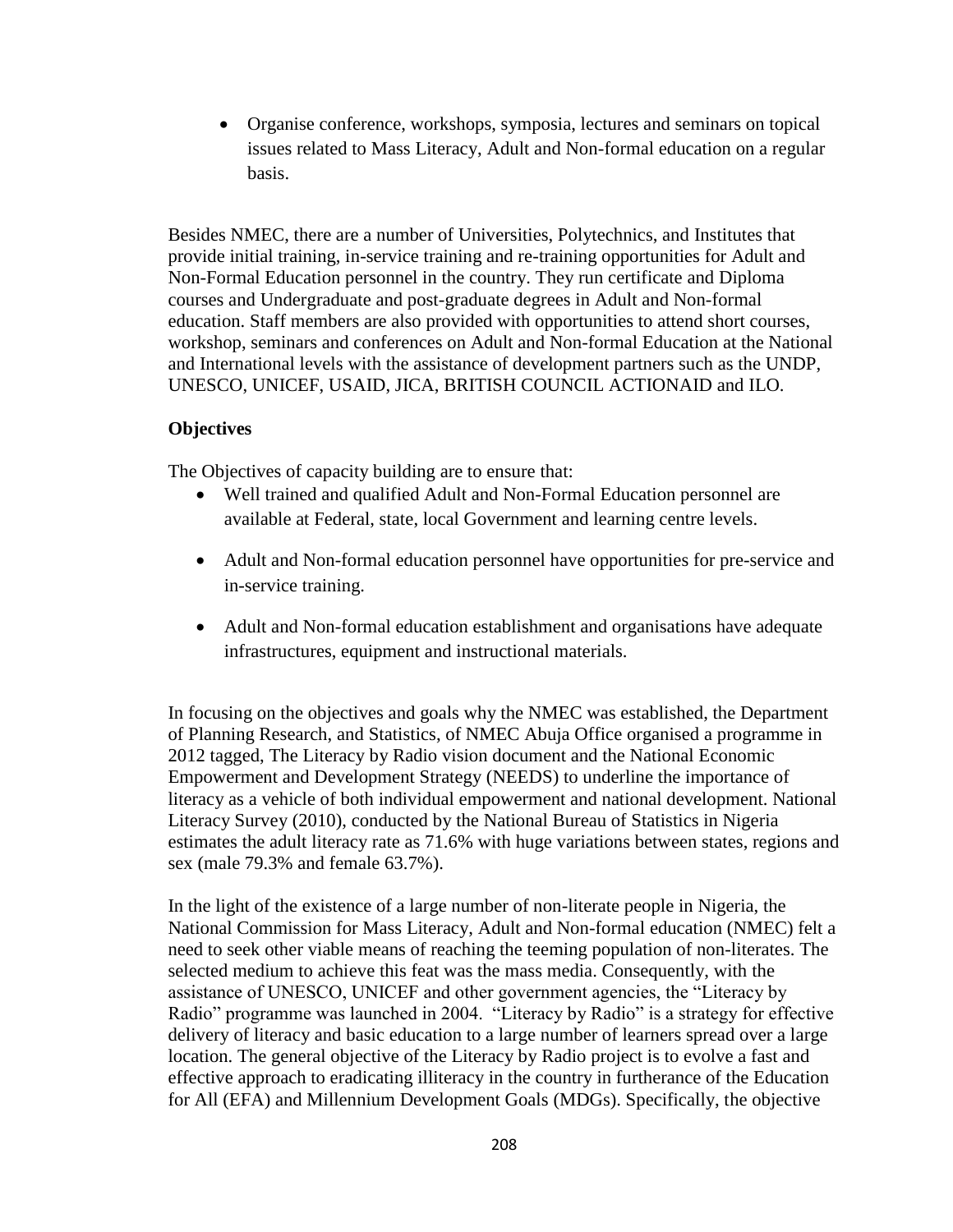of literacy by radio is to increase access for adult and non-formal education learners to opportunities for basic literacy, which will in effect increase the reading, writing and computing skills of all adult literacy learners--irrespective of age, gender, socio-cultural, and economic circumstance--in order to improve the quality of human life and national development.

Funding of the Literacy by Radio programme is provided by the National Mass Education Commission with financial support from UNESCO and UNICEF. The two organisations also assist NMEC with the necessary technical support in the implementation, management and coordination of the programme. A national task force was formed, comprising UBEC, NUNE, FRCN, FME, NATCOM non-formal education in Nigeria. The commission has, since 1992, championed the implementation ofthe "Each-one-Teach-One' (EOTO) model of literacy delivery, supported NGOs in the implementation of literacy programmes, and provided training. UNESCO, UNICEF and NBC was also targeted to advise on the implementation of the project.

### **Developing Adult and Non-Formal Education Programmes through Capacity Building**

Some of the adult and non-formal education programmes include: Functional literacy training, which is the combination of literacy education and socioeconomic activities. It is selective and designed for a group of people within the same socio-economic activity. It is directed towards people who cannot write, read and compute, but need these skills for effective performance of their social and economics roles.

Functional literacy may be organised for a group of community leaders, rice sowers, cocoa farmers, market women, mechanics, furniture makers, panel-beaters, welders and many more. This program will develop their capacity skills in the profession.

- **Extension education:** universities are primarily set up for teaching and research programmes and to provide community services to the people through discrimination of new findings from research. Different ministries like health, agriculture, education, formulate policies that would help in the improvement of health, agriculture and education to boost the economic standard of the people.
- **Agricultural extension education:** innovations in both methods and techniques of production as well as a new improvement in agriculture are brought to the knowledge of the farmers through mass media.
- **Health education:** Training on health issues are also organised according to Lewis (as cited in Clement, 2009); the wealth of a nation does not depend on her wealth or her resources, but on the health and happiness of her people. Health extension education is an instrument for preventive health care. Some examples of such programmes are expanded programmes on immunization (EPI), Oral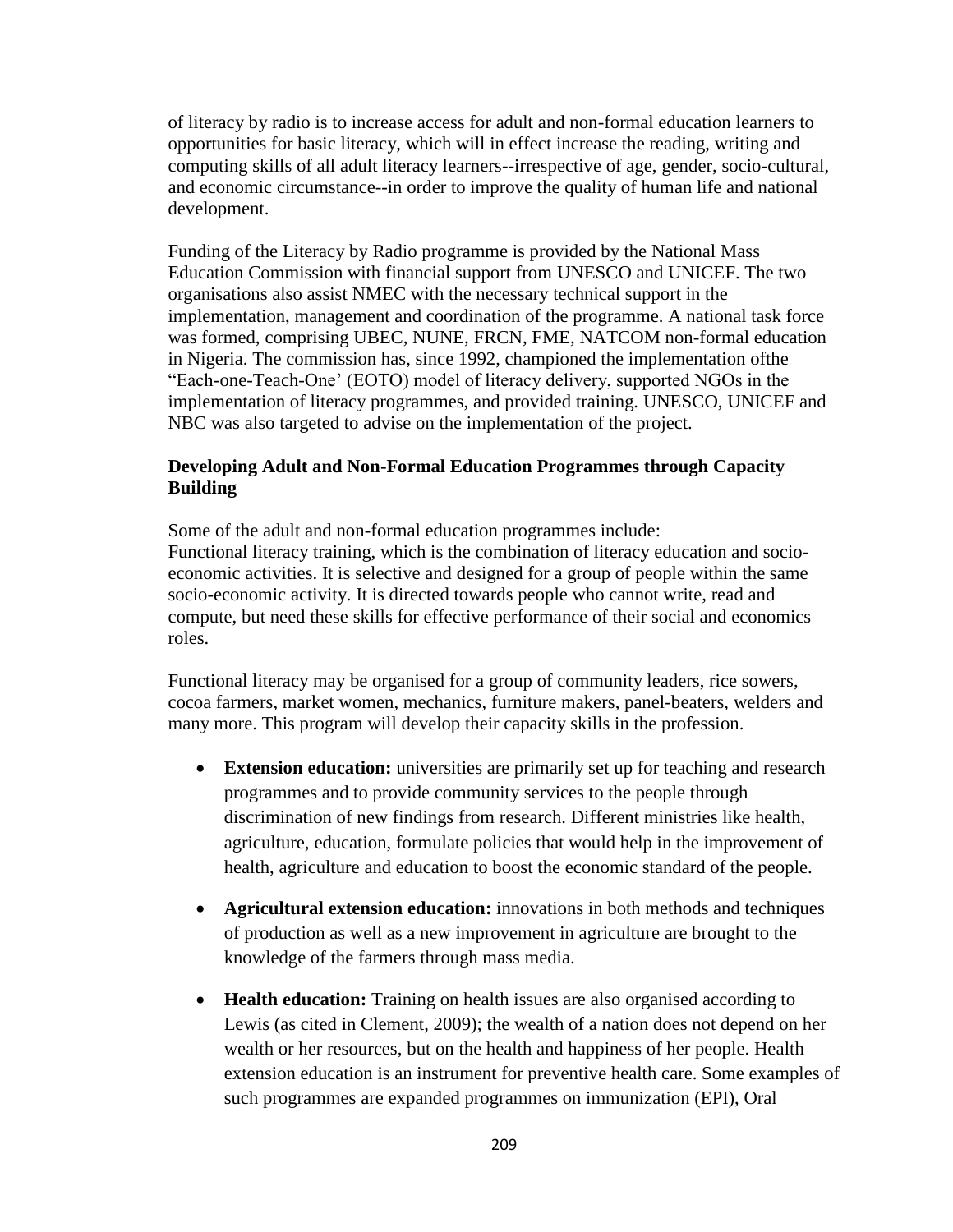Rehydration Therapy (ORT). The health awareness keeps the populace health in order to attain to the height of their potential skills.

- **Women education:** This programme exposes women to the happenings around them and helps them play their roles in the society more productively. The training of women helps them improve on their roles, develop their skills and empowers them to be self-reliant.
- **Retirement and pre**-**retirement education**: Clement (2009), expressed that this education empowers retirees to be productive even after their retirement at their different establishments, thus developing their capacity to be productive to themselves and the society.
- **Civic education:** This initiative involves programmes that are directed towards the improvement of the socio-cultural and political development of the people. It also involves the identification and mobilization of human and material resources available in the community and channelizing them for the development of betterment of the standard of living of the people.

## **Conclusion**

Obviously, there are various non-formal education programmes used and adopted for self-reliant development, but what is lacking is contemporary capacity building strategies of non-formal education and the absence of a model that conceptualizes the skills acquisition process. Capacity building in adult and non-formal educational is aimed at improving adult education programmes to accommodate the changes and challenges facing adult and non-formal education through training and retraining facilitators and acquainting them with current issues that will empower and improve their productivity.

#### **Recommendations**

The stakeholders' intervening variables should involve motivation by government and non-governmental agencies through the provision of incentives, setting up of skills acquisition centres, mobilization through public enlightenment campaigns. Also included should be payments of allowances to trainees by support agents, such as individuals, multi-nationals; corporate bodies, community based organisation (CBO) and voluntary agencies.

- Creating conducive environments to enhance learning on the part of the trainers and trainee.
- Recruiting and training community facilitators at national, state and local levels.

Training of more staff in computer literacy to empower them to write some and share monitoring reports regularly.